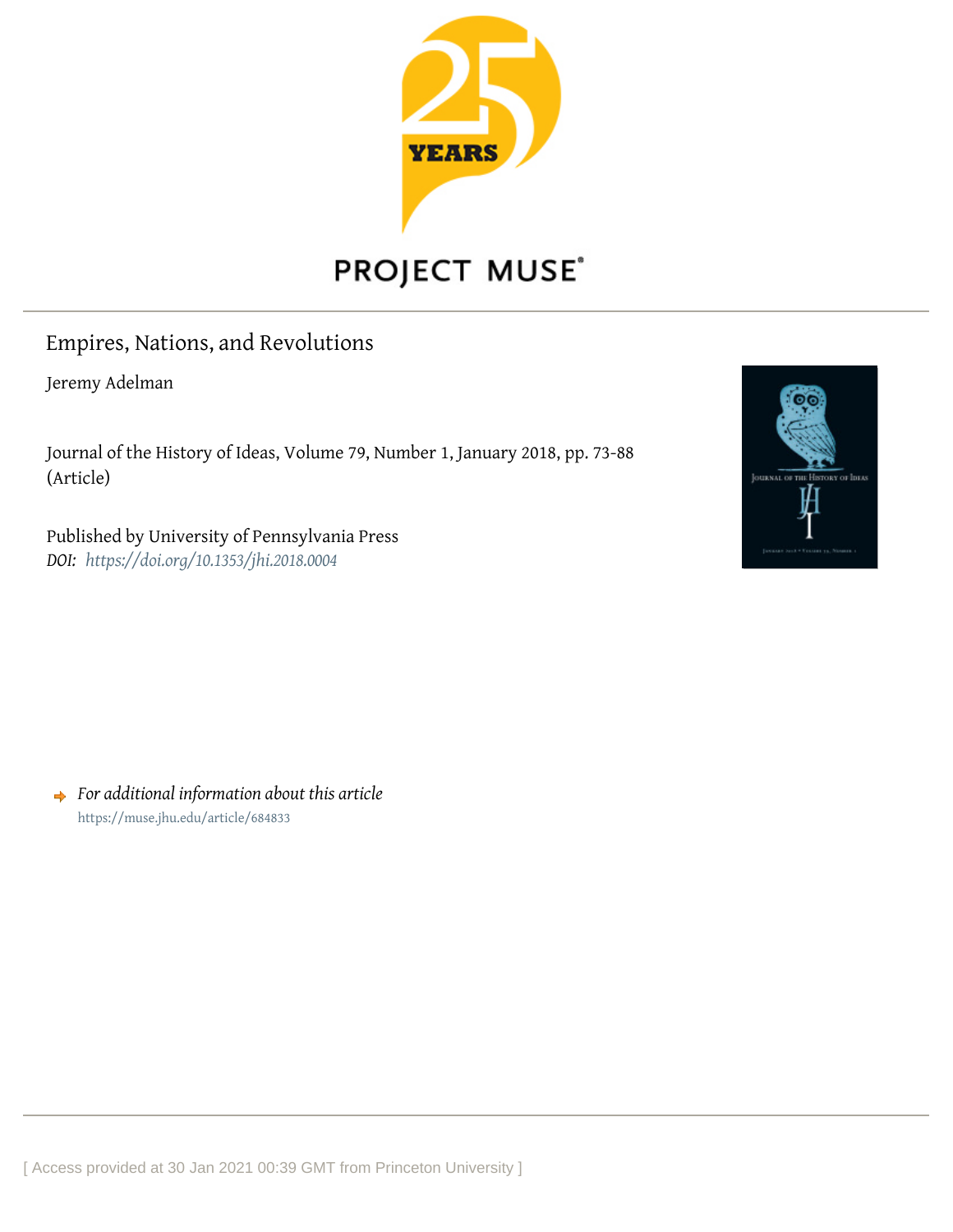## *Empires, Nations, and Revolutions*

## Jeremy Adelman

The fate of empires and the making of nations in the age of revolutions were central to the field of "Atlantic history" from the very start of its own formation as a field of scholarship seeking to transcend idiographic, nationally bound narratives about the rise of the "West." When R. R. Palmer composed his classic two-volume *The Age of Democratic Revolution* about the forty-year epic culminating in Napoleon's defeat, he argued that these upheavals were essentially democratic, which he defined as signifying "a new feeling or kind of equality, or at least a discomfort with older forms of social stratification and formal rank." Palmer sought to transcend entrenched, exceptionalist national narratives. Now that the Cold War is over, Palmer has been recovered for a post-nationalist, post-socialist turn in history. His vision—transnational, Atlantic, or worldwide in scale offered a historic framing for the temper of the times, which saw the spread of liberal democracy as the dominant tidal process. Its triumph emboldened Atlantic history after 1989. Nowadays, the underlying tenets of the liberal *imaginaire* and universalizing scale are both under assault.<sup>1</sup>

Yet, Palmer's efforts to plot a narrative that escaped the fastened grip of national destinies, to evoke the age of revolutions as more than just the

This article re-engages earlier work and focuses more on the problem of imperial sovereignty and revolutions. See Jeremy Adelman, "An Age of Imperial Revolutions," *American Historical Review* 113 (2008): 319–40.

<sup>1</sup> R. R. Palmer, *The Age of Democratic Revolution* (Princeton: Princeton University Press, 1959), vol. I; Lester D. Langley, *The Americas in the Age of Revolution, 1750–1850* (New Haven: Yale University Press, 1996).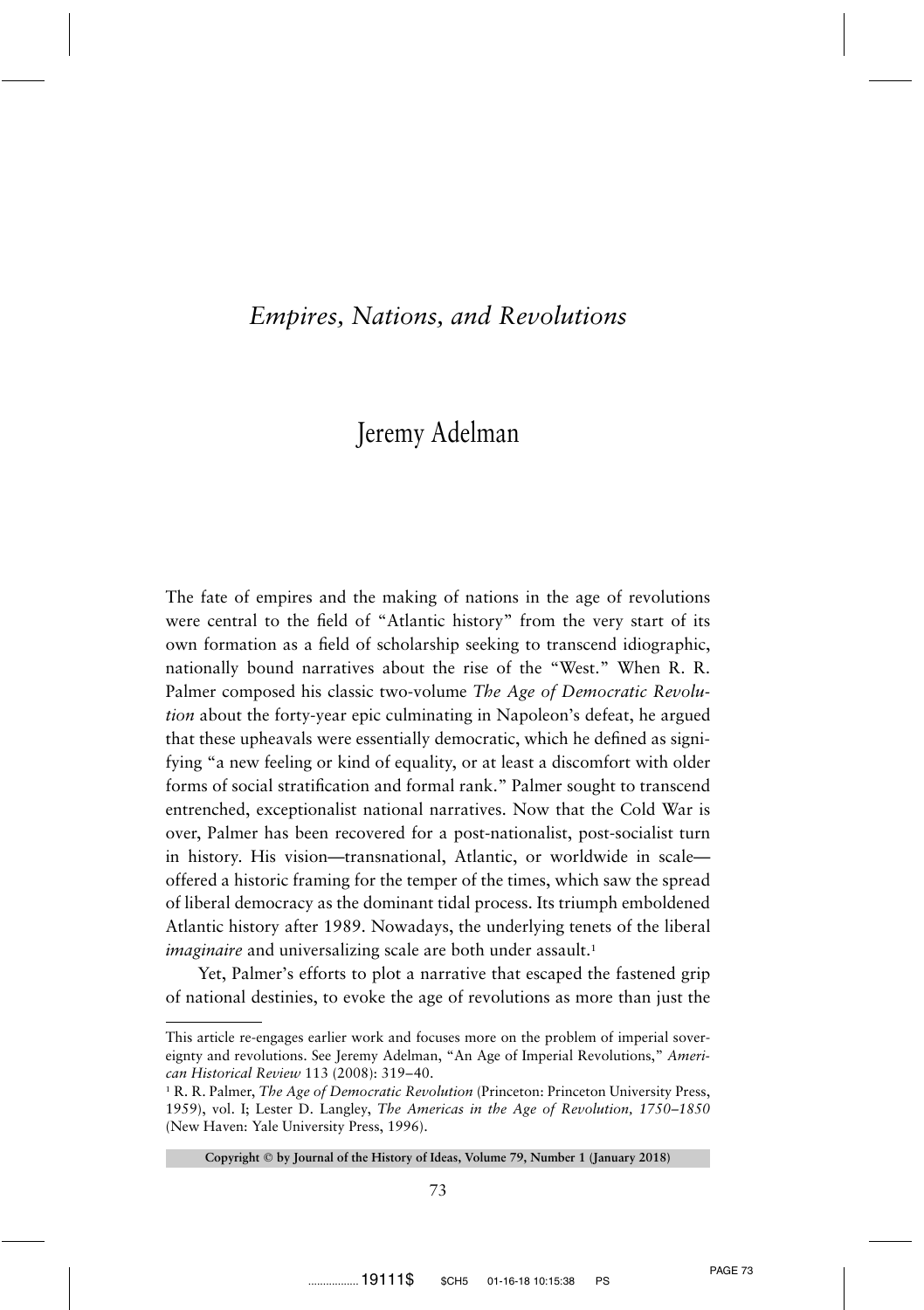expression of the unique insight of patriotic "founders" or *philosophes*, relied on unquestioned assumptions about nationhood: that it was the sequel to empire once the force of democracy erupted onto the stage. Nationhood was the evolved form, the only form, in which democracy could realize itself because nations were the peerless bounded units in which comembers could acknowledge the equal rights of others, which lay at the theoretical core of democracy, liberalism, and the kind of civic nationalism that Palmer and others extolled.2 The assumptions about nationhood had their corollary in the assumptions made about the anciens régimes they replaced: just as the nascent democratic nations were imagined as born with the traits that would drive them into maturity, the old regimes were aristocratic monarchies in irreversible decline, their moral foundations yielding to intellectual and social changes they could not stop.

Sixty years later, our perspective on Atlantic empires looks very different. It would be hard to imagine how one would narrate their stories without placing colonialism, slave labor, and the explosive struggles for emancipation at the center; none of these got swept away by the arrival of new forms of political representation. By the same token, the work on early nationalism has revealed just how "constructed"—uneven, incomplete, and labored—the transition was. The very turn to Atlantic history that Palmer sought to motivate has exposed some older presumptions about imperial arrangements that thrived off legalized systems of privilege and legitimated regimes of inequality.3 For the most part, however, American, French, and even Iberian revolutions have been narrated as the products of autonomous impulses unfolding within their borders, as basic rigidities of sprawling and overextended regimes that gave way to government-toppling insurrections, most especially in the inaugural upheaval of 1776, whose historiography stamped so much of how we have come to understand empires, revolutions, and nationhood. One result has been to treat Latin American concepts and struggles as pale replicas, derivatives, or unworkable rip-offs of the original, eliminating the possibility of local intellectual histories with their own dynamics and autonomy.4

<sup>2</sup> This, of course, created a problem for liberals who wanted theirs to be a universal creed to transcend history, culture, and race, becoming the ideology of a concert of interest-swapping nations. See Uday Singh Mehta, *Liberalism and Empire: A Study of Nineteenth-Century British Liberal Thought* (Chicago: University of Chicago Press, 1999).

<sup>3</sup> Robin Blackburn, *The Overthrow of Colonial Slavery, 1776–1848* (London: Verso, 1988); Laurent Dubois, *A Colony of Citizens: Revolution and Slave Emancipation in the French Caribbean, 1787–1804* (Chapel Hill: University of North Carolina Press, 2004).

<sup>4</sup> Peggy Liss, *Atlantic Empires: The Networks of Trade and Revolution, 1713–1826* (Baltimore: Johns Hopkins University Press, 1983).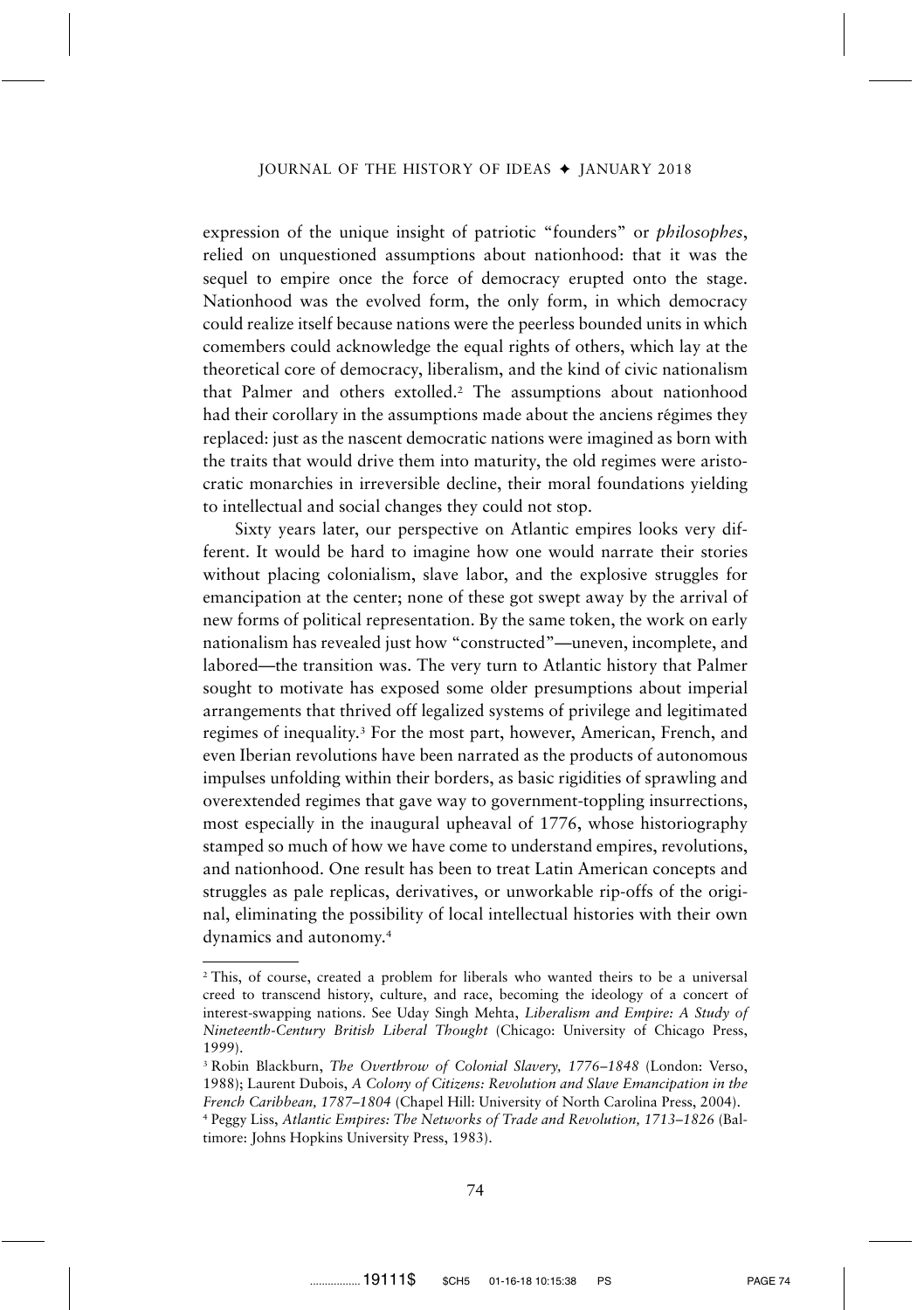We are confronted with a dilemma. Going "Atlantic" or global aimed to transcend internal logics and exceptionalist narratives; but scaling up this way has often erased the significance of the particularities of place that frame and make sense of the stories of dissolution or integration, or has reduced them, as Elías Palti notes in his introduction, to deviations from a prescribed norm, a "rational pattern" as he puts it. How to frame an entangled history of revolutions that admits local meanings and does not simply pathologize those that do not measure up to the ideal? How to connect histories of empires and nations once they are not bound by basic internal logics?

One way is to question whether there was some uniform switch in the meaning of sovereignty that fueled the long transition from anciens régimes to modern ones. There are two basic strains to conventional narratives. One comes from international relations theory, which sees the meaning of sovereignty more or less stabilizing around 1648, associated with the later idealized notion of a "Westphalian System." In this storyline, rulers accepted the premise that their dominions reached the limits of their borders —and there they stopped, absolutely. The territorial lines separating states got fixed so that rulers could focus on consolidating capacities within each regime. Only with the rise of twentieth-century norms of liberal internationalism would this pacted system give way, albeit with fits and starts. The limits to this approach are now many, and have been catalogued: the recognition of persistent interdependence of states, the incompleteness of their dominions, the durability of multilayered, composite structures within them, and even the interlacing of global exchanges of ideas and networks that made boundaries much more porous and absolute than the traditional interpretation of the Westphalian tradition permitted.<sup>5</sup> The second, often correlated, view comes from a constitutional tradition that charted kings ceding power, authority, and responsibility from themselves to subjects, and in so doing transforming them into citizens, a journey that began with a ruler as sovereign and ended with the triumph of "popular sovereignty." This, too, has come under fire over the decades, not least because the notion of who the people were—or are—remains contested and unfinished.6

<sup>5</sup> Zvi Ben-Dor Benite, Stefanos Geroulanos, and Nicole Jerr, eds., "Introduction" in *The Scaffolding of Sovereignty: Global and Aesthetic Perspectives on the History of a Concept* (New York: Columbia University Press, 2017), 9, 11, 13, et al.

<sup>6</sup> Jeremy Adelman, "Mimesis and Rivalry: European Empires and Global Regimes," *Journal of Global History* 10 (2015): 77–98; Christopher Bickerton, Philip Cunliffe, and Alexander Gourevitch, "Politics without Sovereignty," in *Politics without Sovereignty: A Critique of Contemporary International Relations*, ed. Bickerton, Cunliffe, and Gourevitch (London: University College London Press, 2007), 20–38; Robert Jackson, *Sovereignty* (Cambridge: Polity, 2007), 78–83.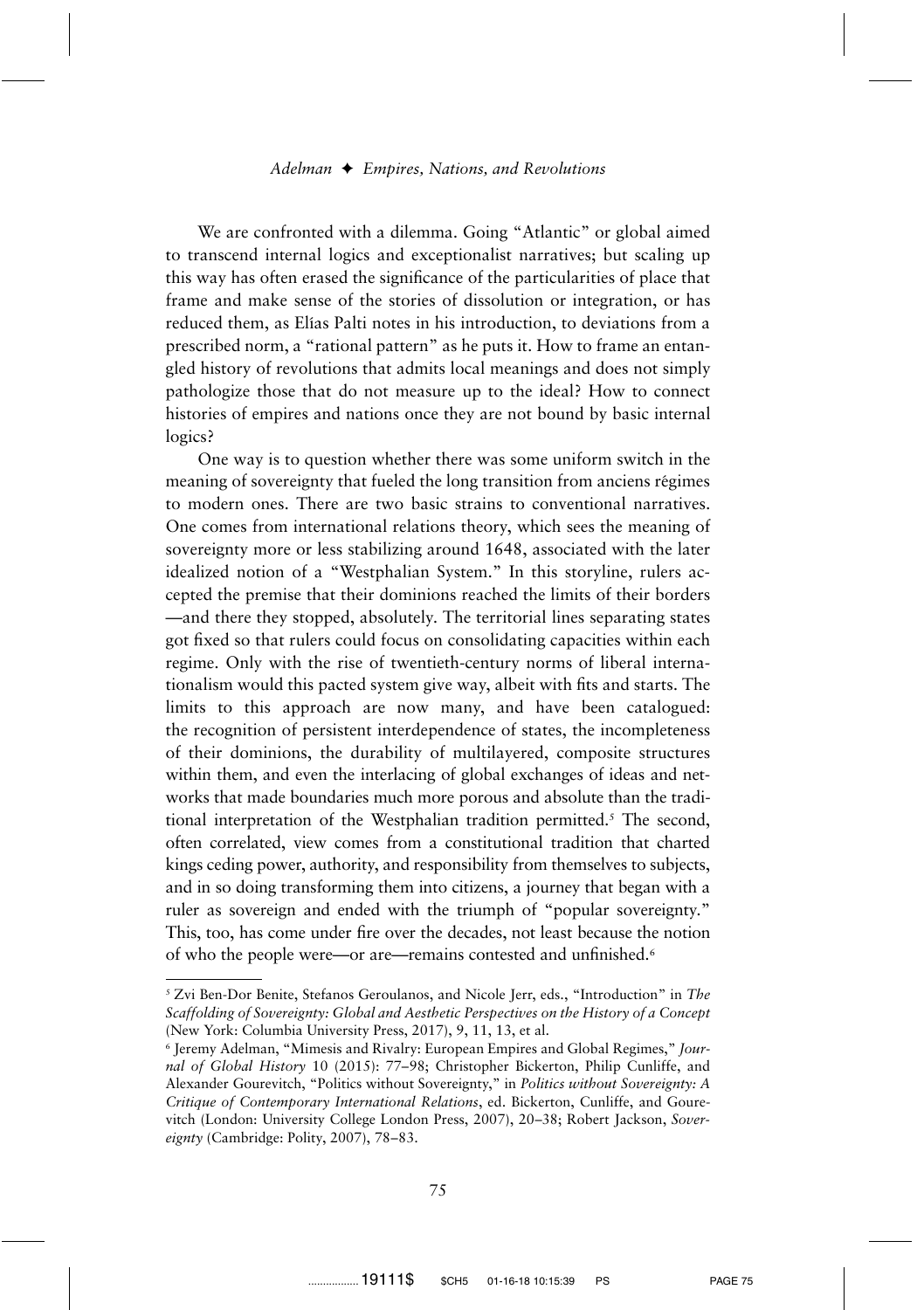What is important to note is that (1) these two conceptions of sovereignty-in-transition are central to the narrative about the making of the modern world and the conditions of what is regarded as modern, and (2) they witness their triumphal and failed switches in the age of revolutions, from about the 1770s to 1820. Recent work on the age of revolutions has revealed the need to step back and reconstruct a global history of the era that treats the revolutions as connected and encompassing without presuming that they are driven by a single, teleological purpose.7

This reconstruction needs to begin with a new understanding of what kinds of anciens régimes were at stake to be transformed and the recognition that these struggles unfolded in particular institutional settings—colonies as parts of empires, which assembled the components of eighteenth-century notions of sovereignty. What distinguished empires was not their absolute definitions of sovereignty, but as Lauren Benton has shown in her study of legal pluralism across a variety of colonial contexts, their amalgamation of a variety of institutional practices and their incomplete territorial contours.8 The relationship between empire and territory thus shifted when the notion of sovereignty got reset from one that rests on self-evident principles of rulership, especially as regimes sprawled overseas, into a view of sovereignty that constituted an unstable and shifting assortment of understandings and practices. Conceptions of sovereignty might be seen not as explanations of how old orders fell and new orders emerged, but as the consequences of struggles to sort out rival ideas and meanings. If the traditional Westphalian narrative rested on the triumph of a European design and a basic contest that unfolded at the centers of power and radiated outward to be borrowed, adapted, and imitated in the national, territorial form, attention to interactions within and between imperial regimes, including at their fringes, makes the emergent design a contingent effect of a wider struggle for power, one that made room for local struggles in peripheries that would shape the histories of the cores.<sup>9</sup>

The shifting identification of empire with territoriality laid the context for the ways in which the meaning of sovereignty itself changed in the run

<sup>7</sup> C. A. Bayly, *The Birth of the Modern World, 1780–1914* (Oxford: Blackwell, 2004); David Armitage and Sanjay Subrahmanyam, eds., *The Age of Revolutions in Global Context, c. 1760–1840* (London: Palgrave, 2010).

<sup>8</sup> Lauren Benton, *Law and Colonial Cultures: Legal Regimes in World History, 1400– 1900* (New York: Cambridge University Press, 2002); Benton, *A Search for Sovereignty: Law and Geography in European Empires, 1400–1900* (Cambridge: Cambridge University Press, 2011).

<sup>9</sup> Adelman, "Mimesis and Rivalry: European Empires and Global Regimes."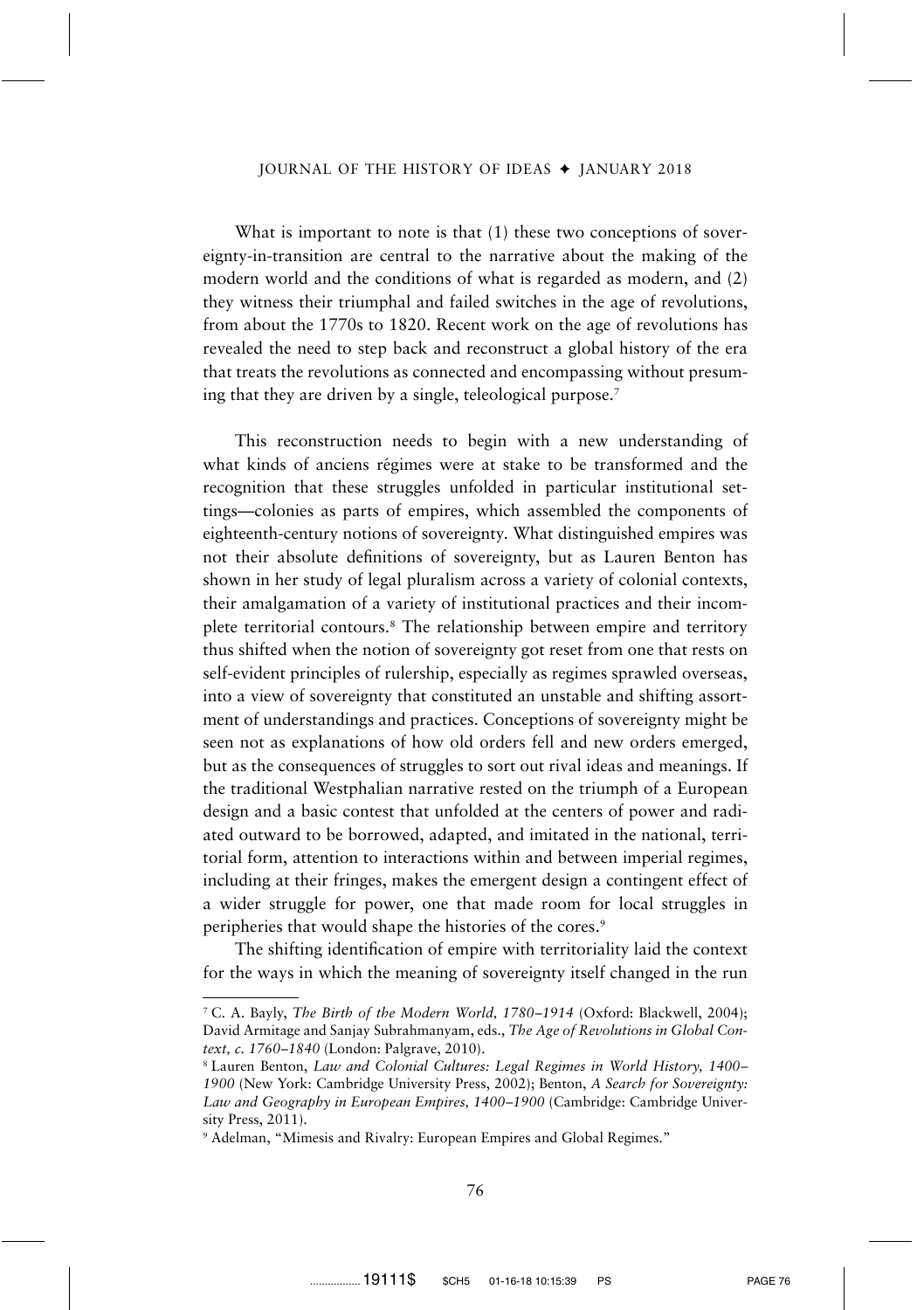up to—and as a cause of—revolution. Empires did not begin with ambitions of territorial indelibility. Only with time did sovereignty become associated with territory. What is important is that empires spread European notions of sovereignty to distant shores with less concern for legal homogeneity up to the definable boundaries of empire than the Westphalian narrative admitted. They were rather more polyglot and vague—exemplified by the prominence of grey zones that shaded the incomplete and contingent reach of empires, grey zones that would eventually evolve into borderlands. What is more, this greying of the anciens régimes applied not just to the outer reaches of empires that entangled them with rivals, but to their local countrysides and blurry, and contested, frontiers.10

One of the effects of the escalating imperial rivalries was to drive monarchs and merchants to become more and more territorially minded over the course of the eighteenth century. More rivalry led to more landgrabbing. The accent on territoriality intensified the disequilibrium and the outward expansion of European states; empires did not enter crises because they could not adapt; it was not so much the refusal to change as change itself that yielded to the tensions of empire that eventually shattered the fiscal bulwarks of rivals. By the middle of the eighteenth century, rulers and ministers wrangled over how to adapt their ways and embark on increasingly ambitious plans to modify the institutions, private and public, that held their emporia together. Though each regime set about to modify their imperial pacts, it is important to stress that they did so in response to the ways in which empires coiled together into a single, internally competitive and increasingly disequilibrated regime. Here the Iberian cases played an important function. First, because they were the sites for latecomers— Dutch, English, and French—to interlope, prey, and grab, they were the first to experiment with top-to-bottom modifications of the relationships among the Iberian-imperial parts. Variously described as the Bourbon (for Spain) or Pombaline (for Portugal) reforms, they had multiple means to pursue a broad objective: to reconstitute the empires so that private rents and public revenues flowed more effectively to support and defend the contours of imperial states, contours that were being defined more and more

<sup>10</sup> Adelman and Stephen Aron, "From Borderlands to Borders: Empires, Nation-States, and the Peoples in Between in North American History," *American Historical Review* 104 (1999), 814–41; Barbara E. Mundy, *The Mapping of New Spain: Indigenous Cartography and the Maps of the Relaciones Geogra´ficas* (Chicago: University of Chicago Press, 1996); for a view of territorializing sovereignty from one side and for another side see Peter Sahlins, *Boundaries: The Making of France and Spain in the Pyrenees* (Berkeley: University of California Press, 1989).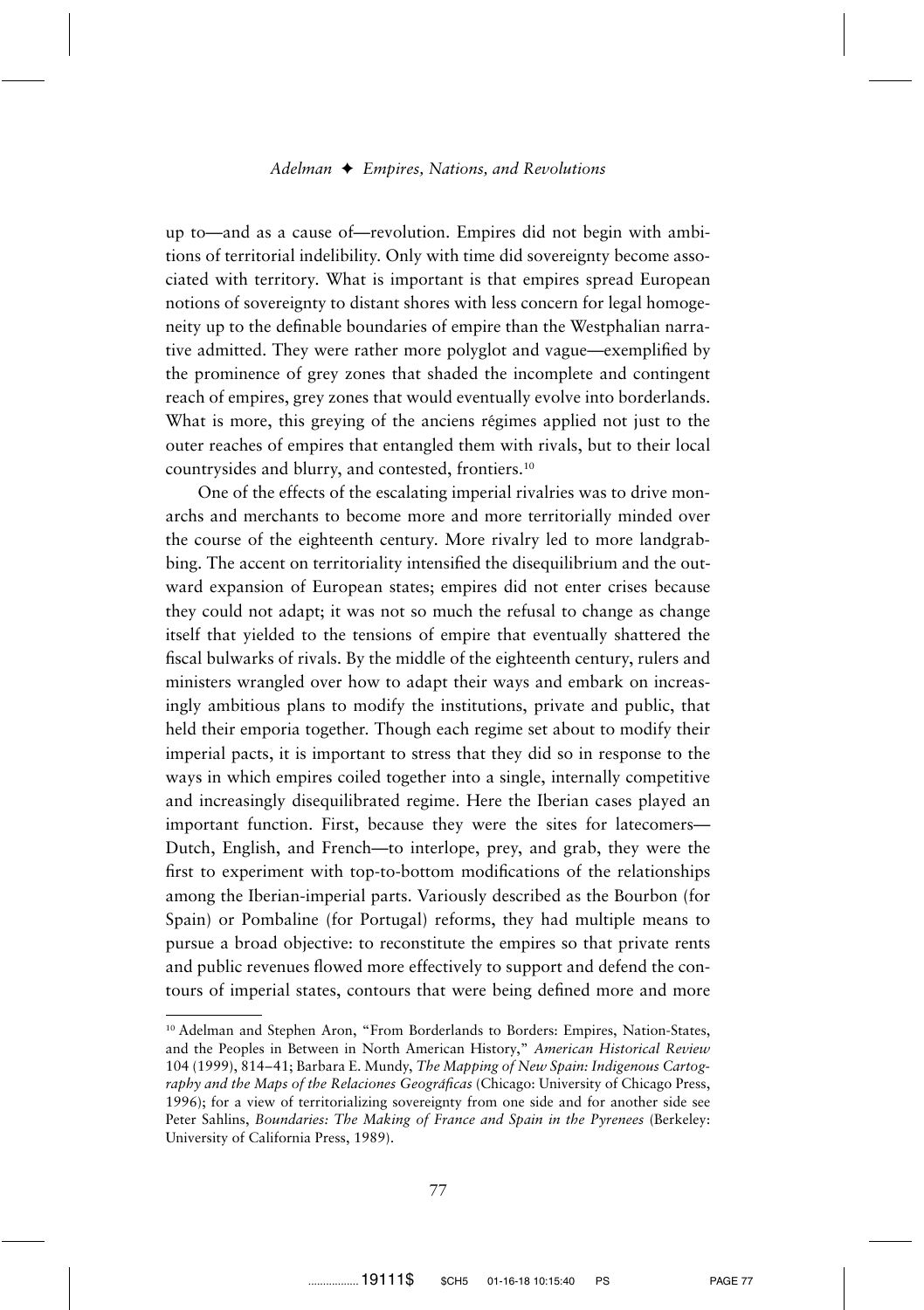as territorially bounded by the treaty systems they signed. As Fradera and Elliott have shown, these experiments often served as models for their rivals; they challenge the common story of sclerotic, hopelessly backwardlooking examples.11 Indeed, reform recombined important aspects of empires, and gave them enough stamina to suggest that predictions of their inevitable falls, and certainly their impossible adjustment, were at the very least premature. If Abbé Raynal and Adam Smith singled out the Spanish empire in particular as an example of a polity addicted to silver, it reflected their yearning for their own governments to shed their own bullionist predilections. Accordingly, the efforts by Parliament to revamp the status of monopoly trading companies and transform the fiscal instruments of empire to connect the "parts" more directly in the service of the "whole" shot through the French and English drives to out-muscle the other. The very term *mercantilism* emerged as a label for envisioning policies of imperial sovereignty that rejected old, monopolistic and specie-thirsty concepts of rule.

Remaking empires challenged older imperial pacts. Reform provoked a riptide of opposition, less to the principles and more to the practices of new imperial sovereignty, both in the metropoles and (more ominously) in the colonies. From the 1760s, British colonists and their commercial patrons in Britain bridled at the flurry of commercial and fiscal demands. But these protests were hardly unique. Pombal ran into resistance in Lisbon, which got fierce when his patron, the king, José I, died in 1777, leaving the minister exposed to his many detractors. In Madrid, bread riots brought an end to experiments in free grain trade. In the Americas there was even more unrest. The Tupac Amaru revolt in the Central Andes, Comunero uprisings further north, seditious activity across New Spain, and the aborted Tiradentes movement in Brazil all exemplified the various ways in which colonial peoples saw the reforms as being effective enough to disturb tacit and notso-tacit colonial pacts among peripheral rulers and between them and subaltern agents.<sup>12</sup>

Adaptation made the empires internally heterogeneous, while in some senses making them more externally similar. The challenge was balancing

<sup>&</sup>lt;sup>11</sup> Josep María Fradera, *Colonia para después de un imperio* (Barcelona: Bellaterra, 2005); J. H. Elliott, *Empires of the Atlantic World: Britain and Spain in America, 1492– 1830* (New Haven: Yale University Press, 2007), esp. chap. 10–11.

<sup>12</sup> Kenneth Maxwell, *Conflicts and Conspiracies: Brazil and Portugal, 1750–1808* (Cambridge: Cambridge University Press, 1973), 23–28, 67–71; Anthony McFarlane, "Rebellions in Late Colonial Spanish America: A Comparative Perspective," *Bulletin of Latin American Research* 14 (1983), 313–38.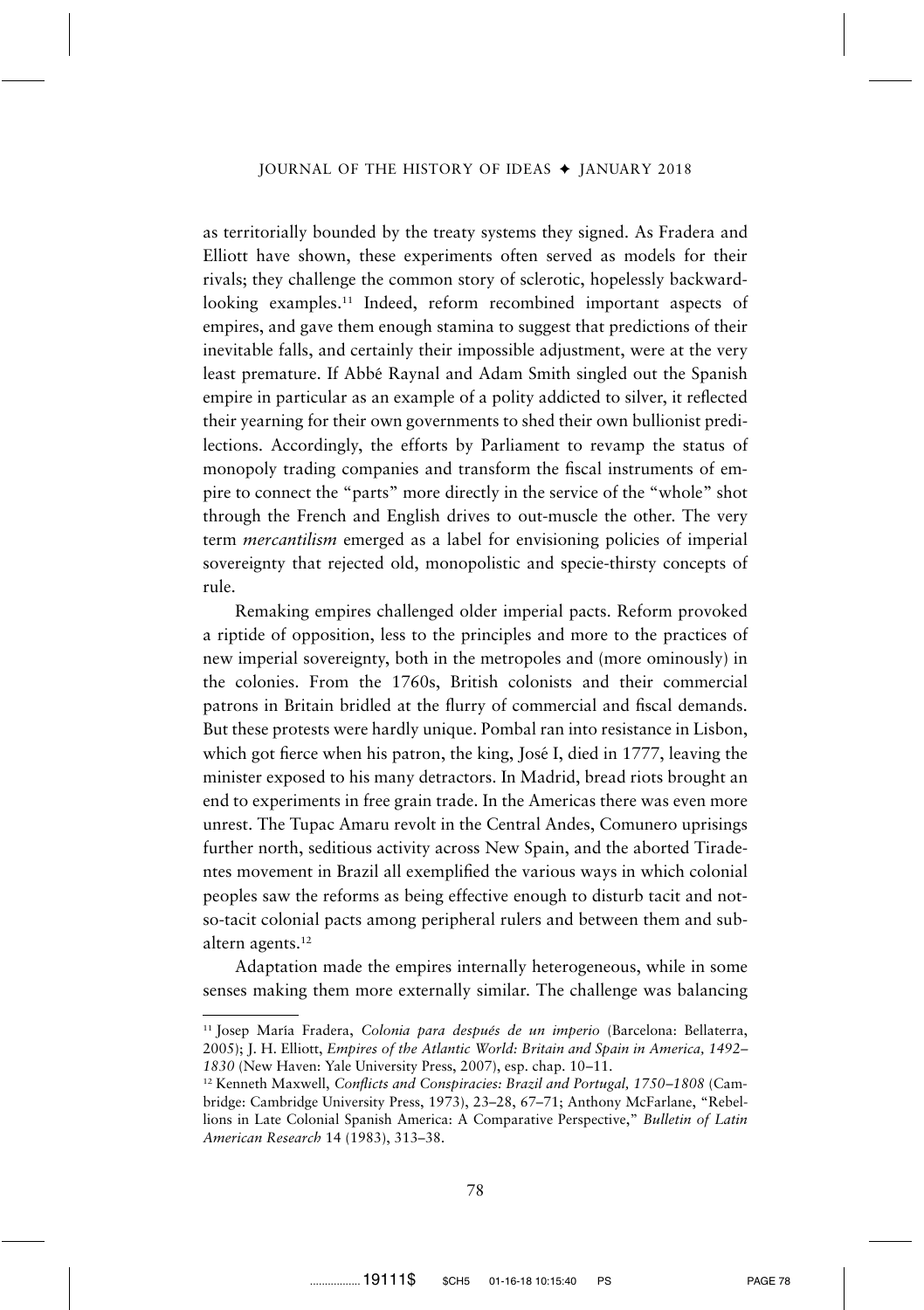the diversity within empire with the fiscal hunger and need to direct funds to metropolitan governments locked in intractable conflicts with rivals.13 While the American Revolution and the spasm of insurrection down the Andean spine were wake-up calls, these threats did not diminish the affiliation of sovereignty with the defense of empire. If anything, they were opportunities to reconstitute relations between the parts of empires. While the Seven Years' War, for instance, issued its blows, it also presented opportunities. P. J. Marshall suggests that, for the British, "territorial empire had survived and was quickly to resume its growth" in part because the pacts that rulers learned to make with colonial mediators were so effective at striking a compromise between the illusion of unequivocal imperial authority and an admixture of systems of sovereignty at the local and regional levels. In the same manner, global war did more to recast empires in Iberian domains than to sunder them. Once the 1790s sucked Spain and Portugal into the maelstrom (a point to which I will soon return), both regimes faced spikes in defense costs, but adapted in ways that reintegrated the parts of empires around a new matrix of slavery, silver, and decentered sovereignty. In the 1790s, we see Iberian authorities recalibrating colonial pacts in the same ways that the East India Company authorities renegotiated the alliances between the firm and its local mediating allies. At the same time, governors in the West and East Indies had to be mindful of local resistances, lest insurrection spread.14

There are three consequences to going beyond the Westphalian narrative and seeing Europe's empires as entangled with each other and thus simultaneously redrafting and reimagining the relationships between imperial parts as a way to cope with the inescapable reality of wider competition. First, it was not the discovery of new principles of sovereignty that compelled revolutionaries in the fringes and at home to challenge old principles of rule and to break with them; rather, it was the effort to reform empires to cope with rivals that unsettled the principles of imperial integration. Second, empires—not even the Iberian cases, so often rolled out as examples of the natural course of imperial decline—were hardly doomed

<sup>&</sup>lt;sup>13</sup> As Carlos Sempat Assadourian has observed about an earlier conjuncture, it was possible to reconcile multiple pressures within the social and economic "spaces" of empire. Assadourian, *El sistema de la economı´a colonial: El Mercado interior, regions y espacio econo´mico* (Lima: Instituto de Estudios Peruanos, 1982), 15–16.

<sup>14</sup> P. J. Marshall, *The Making and Unmaking of Empires: Britain, India, and America, c. 1750–1783* (New York: Oxford University Press, 2005), 5; Carlos Marichal, *La bancarrota del virreinato: Nueva Espan˜ a y las finanzas del imprio espan˜ ol, 1780–1810* (Mexico City: Fondo de Cultura Econo´mica, 1999); Adelman, *Sovereignty and Revolution in the Iberian Atlantic* (Princeton: Princeton University Press, 2007), chap. 3.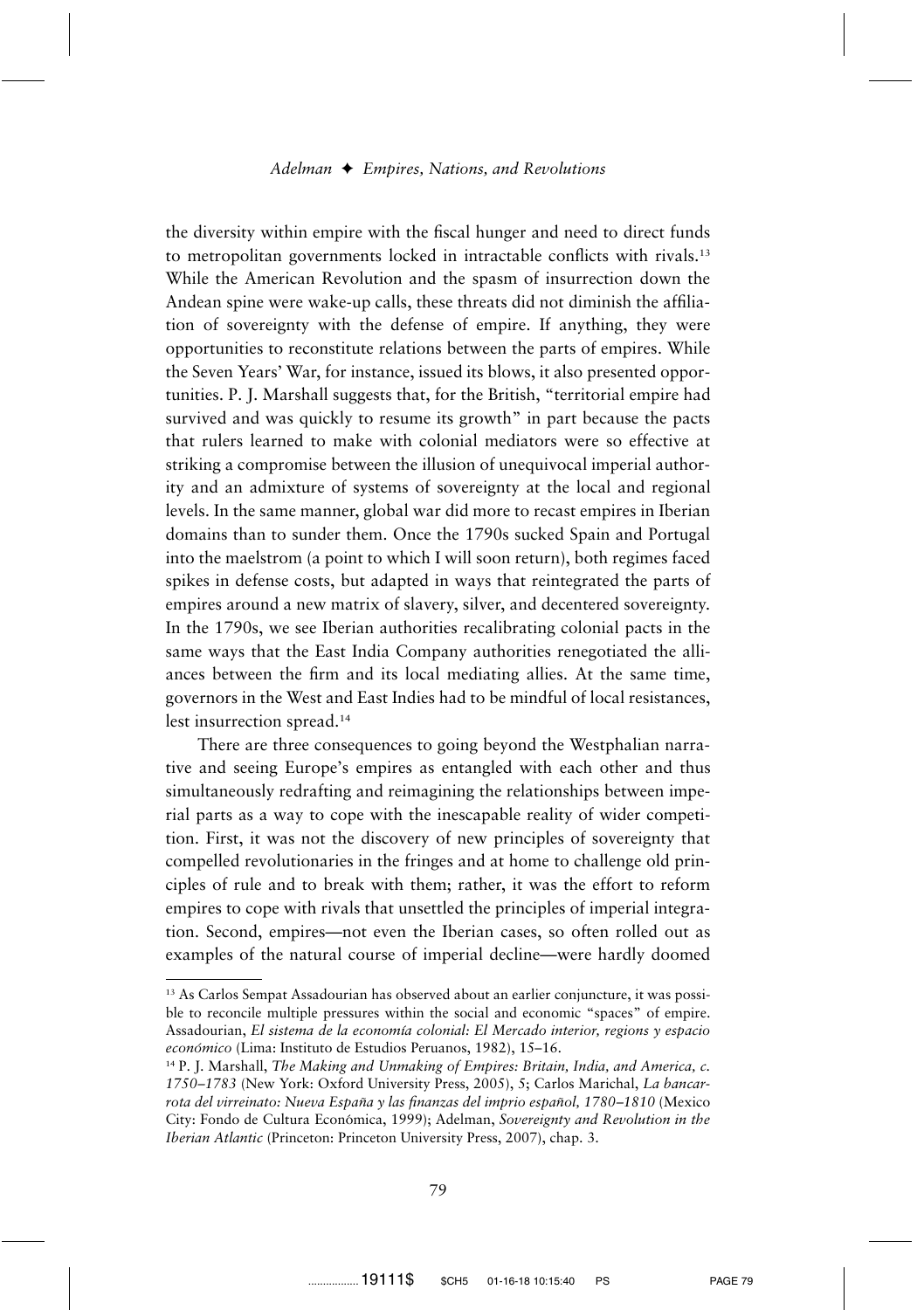to overstretch or ossification, waiting for a more "modern" concept of sovereignty to come along and wipe the slate of the old order clean. This framework suggests that the transition at the heart of the age of revolution cannot be explained as one that saw a more modern, maturing, conception of sovereignty bursting to rid itself of an old imperial mold. This has implications for how we write about entanglements and the place of Iberian and Latin American stories of statehood in them. The breakdowns did not occur as prophesied (by Gibbon, and other figures of the Enlightenment), as first afflicting what were seen as the most backward of empires, the Iberians', which could not accommodate new principles of enlightened freedom.<sup>15</sup>

The age of revolution did not smash up the old order in a way that sent each imperial part spinning off into its own orbit, as if the empires broke up to allow separable nation states to fill the vacated spaces of the anciens régimes with new concepts of, as Benedict Anderson famously said, "horizontal comradeship." On the contrary: the inter-imperial, global regime not only spanned both Indies, it locked the rivals in an intractable struggle. With the outbreak of the French Revolution and the advent of total war, the cycle of conflict between empires ramped up, twisting imperial histories onto a new track from which it would become increasingly difficult to deviate. So interlocking were the rivalries that ramped-up competition could brook no bystanders. Indeed, initially Madrid and Lisbon sought to stay out of what seemed to be the continuation of an essentially Anglo-French contest. That was futile. For starters, there were advocates of pro-English and pro-French sides deep within the courts of both governments. They feuded bitterly over their allegiances to Paris or London, a match which grew increasingly bitter as the revolutionary wars gave way to Napoleon's continental and Atlantic-wide ambitions.

If the inter-imperial regimes locked belligerents into an inescapable spiral, wartime adaptations had important effects on the internal balancing of empire and the relationship between and among its parts. Imperial dependency on the fringes gave local brokers an important role in maintaining the delicate equipoise within an empire that was being ravaged by disequilibrium between them. Increasingly, the primary sites in the governance of colonial affairs were the merchant guilds and municipal councils. Viceroys and high courts still weighed in, but there was a notable devolution of power to the delegated authorities of colonial ruling blocs and their assemblies of local

<sup>&</sup>lt;sup>15</sup> Cited in José Alvarez Junco, *Mater Dolorosa: La idea de España en el Siglo XIX* (Madrid: Taurus, 2001), 120–21.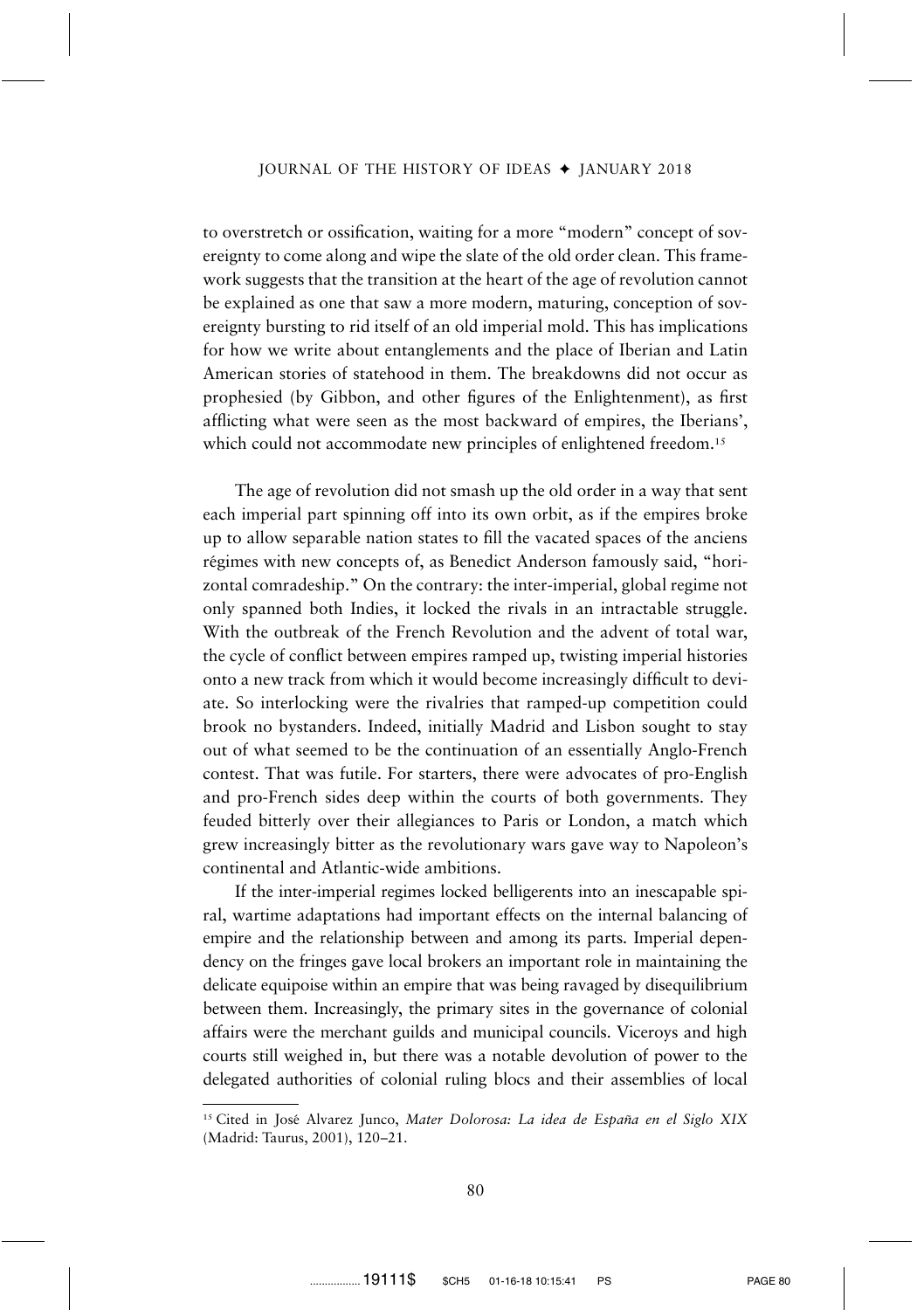potentates. While much has been made of figures such as Mexico's Servando Teresa de Mier or the Venezuelan adventurer Francisco de Miranda as apostles of independence, what dominated colonial deliberations was loyalty to monarchy and empire, exemplified by the concerned voices of Jose´ Ignacio de Pombo and José da Silva Lisboa.<sup>16</sup>

The internal rebalancing and local struggles for power should not be confused with the proto-national rumblings of creoles or local brokers yearning to break free to release a radical new political imaginary from the stultifying constraints of imperial overlords. Colonial loyalists urged imperial adaptation and accommodation to new commercial realities (for example, more open trade), to contain the spread of political convulsion and slave unrest. This does not mean that such reforms dissolved the prospect of new frictions. More open trade ran into resistance from old monopolistic commercial houses; many worried that local chambers, from guilds to municipal councils, drained viceroys of the authority they needed to siphon resources to the crown. But adaptations and even some of the resistances sprang from shared aspirations to redefine imperial sovereignty and to make denser the institutional latticework that would reintegrate the multiple parts of increasingly decentered empires. There was a simultaneous process of reassembling parts while giving them more, albeit partial, autonomy during the revolutionary conjuncture—which made governance complex, but not futile. Even where insurrection coursed through trans-Atlantic sinews, as in France or Britain's empires, these were hardly feeble and brittle regimes waiting for the last blow to bring them down; what is more, the insurgents were more concerned with defending rights within empire than the right to defect from it.17

The quest for an explanation for how the disequilibrium within wider inter-imperial regimes created revolutionary situations (and not that revolutionary forces brought down doomed empires) should not imply continuity. There was nonetheless an important break in the legal systems that braced the early modern Atlantic world together, a break that deepened

<sup>16</sup> Jose´ Ignacio de Pombo, *Comercio y contrabando en Cartagena de Indias* (1800, 1804; repr. Bogotá, 1986); José da Silva Lisboa, *Observações sobre a prosperidade do Estado* pelo Liberales principios da Nova Legislação (Rio de Janeiro, 1810); Gabriel B. Paquette, "State-Civil Society Cooperation and Conflict in the Spanish Empire: The Intellectual and Political Activities of the Ultramarine *Consulados* and Economic Societies, c. 1780– 1810," *Journal of Latin American Studies* 39 (2007), 263–98.

<sup>17</sup> John Lynch, "The Origins of Spanish Independence," in *The Cambridge History of Latin America*, ed. Leslie Bethell, vol. 3, *From Independence to c. 1870* (Cambridge: Cambridge University Press, 1985); David Brading, Los orígenes del nacionalismo mexi*cano* (Mexico City: Ediciones Era, 1983).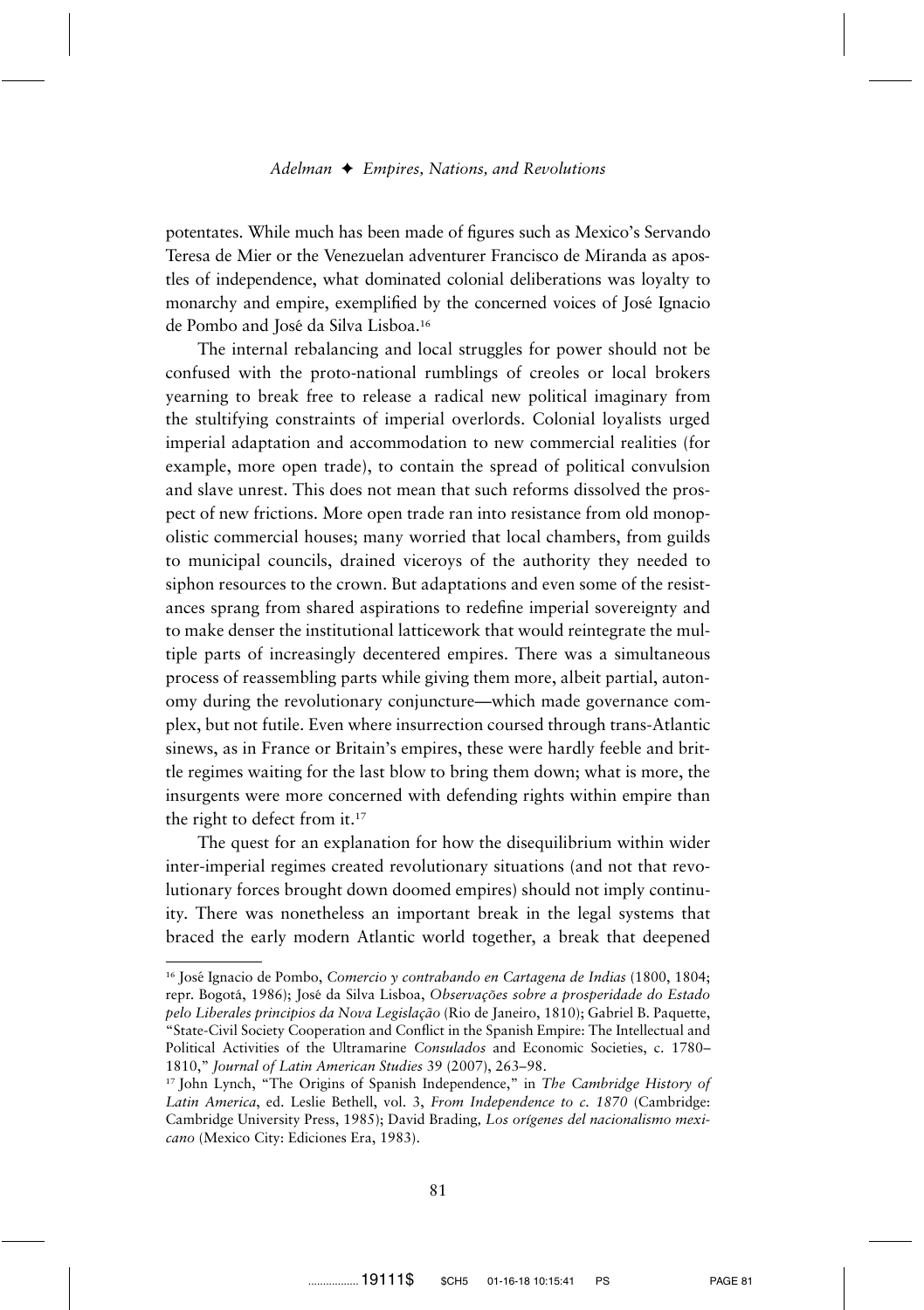local experiments in sovereignty. What happened? One common answer to how sovereignty snapped has been the birth of national or creole consciousness within the colonies that severed allegiances to empire, monarchy, and aristocracy. Yet just as inevitablist accounts of imperial decline underestimate the elasticities (and perforce, legacies) of empire, the narrative of the rise of the nation-state as no less inevitable reduces revolutionary outcomes to the degree to which models of nationhood had been allowed to mature under imperial rule. Just as we have been accustomed to close the gap between empire and nationhood in the age of revolution by presuming that the former was doomed, it has been a longstanding assumption that components of the latter ripened as the days of empire grew numbered.

To argue, as Benedict Anderson and others have, that nations emerged out of constructed fictive bonds, promoted by communicative activity, frees sovereignty from some of its primordial ("self-determining") associations, but this account of national identity casts them in opposition to, and in repudiation of, empire. In doing so, nations still stand as natural sequels to empire, and given their more "modern," leveled means of imagining social norms, they are better prepared for an Atlantic world (and eventually a globalized one) of trading nation-states.18

There is also a logical problem: the causal account for change owes a great deal to the presence (or absence) of necessary conditions, inferring that the outcome of modern nation-states depended on the identification of actors or agents whose ideas or interests were associated with systems that did not yet exist—"national," "modern," or "capitalist." Indeed, there has been a long tradition of arguing that states that "failed" (starting with an image of Haiti, as Michel-Rolph Trouillot has so trenchantly reminded us) could be reduced to the weakness of national and modern identities that made their revolutions so manqué, and thus condemned them to remain enthralled to feudal, neocolonial ways.<sup>19</sup> The inevitability that coats the past leaves little to the passage that connected a world governed by empires with a later cycle of national state-formation. Not surprisingly, failure or success of precursor-empires and successor-nations were determined long

<sup>18</sup> Benedict Anderson, *Imagined Communities: Reflections on the Origin and Spread of Nationalism* (London: Verso, 1991), esp. chap. 4; E. J. Hobsbawm, *Nations and Nationalism since 1780: Programme, Myth, Reality* (New York: Cambridge University Press, 1990); Nicholas Canny and Anthony Pagden, eds., *Colonial Identity in the Atlantic World, 1500–1800* (Princeton: Princeton University Press, 1987).

<sup>19</sup> Michel-Rolph Trouillot*, Silencing the Past: Power and the Production of History* (Boston: Beacon Press, 1995).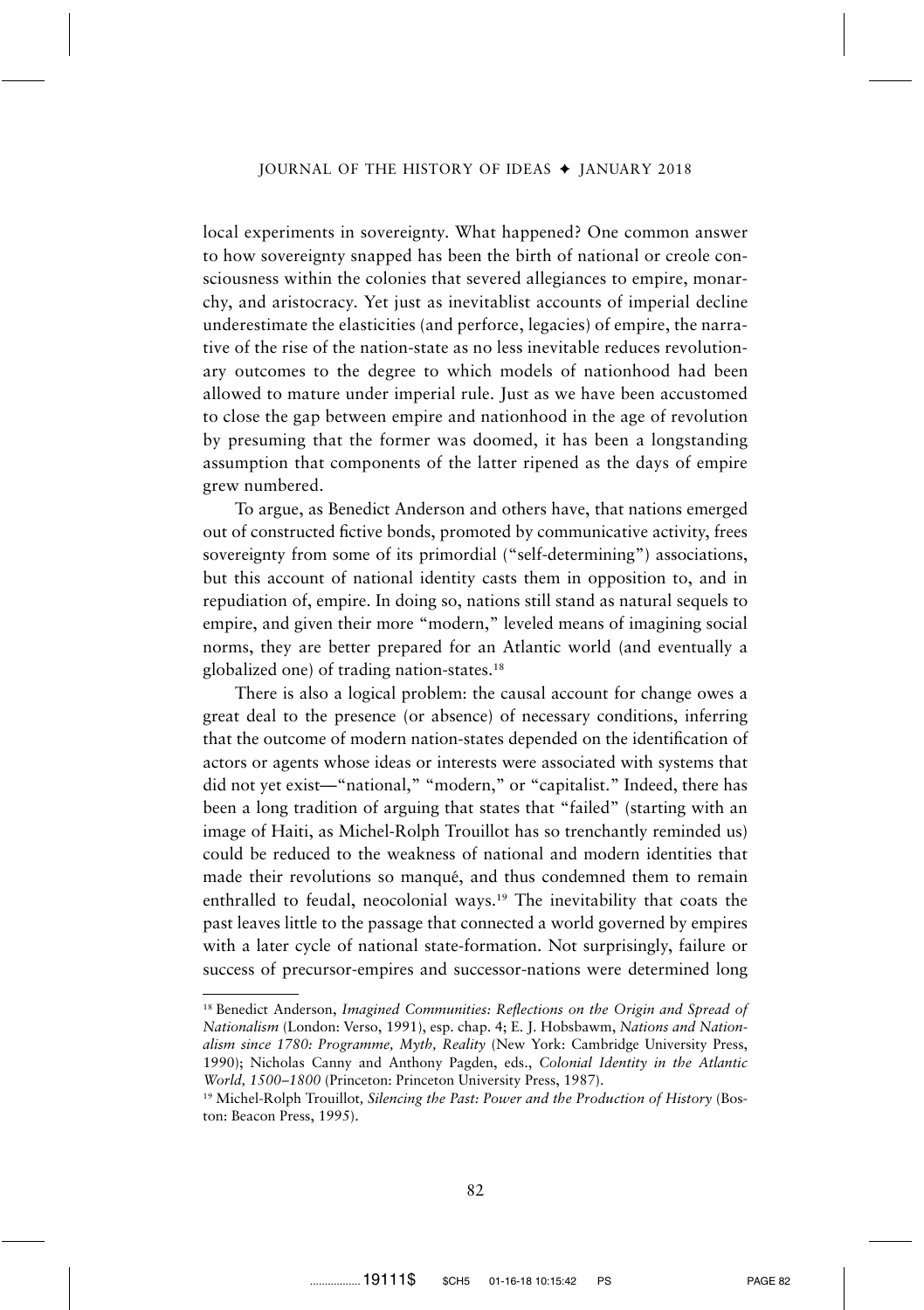before the transformation of sovereignty set in. No wonder the formula is so appealing.

If the steps between the imperial demise of empire and the emergence of something new were not plotted out in advance for actors to follow, how can we explain the breakdowns and localized experiments in alternative models of sovereignty? If the age of revolution was not simply a light switch that flipped on the Westphalian arrangement of self-determining nation states, we can see actors groping for an arrangement that would stabilize, not dismantle, old regimes, and in their experiments lay the conditions for new, constitutional, successors. Colonial and metropolitan ruling classes more often discussed the management of the crisis within a framework of "loyalty," which yielded to changes in sovereignty as *processes* with beginnings that led nowhere and endings that surprised even the most prescient of actors, and eventually led actors to the "exit" option—in the sense that motivated Albert Hirschman to argue in *Exit, Voice, and Loyalty* that people cope with crises in a variety of ways, with an "inborn tendency toward instability" of even the most perfect of mixes.20

The tendency to disequilibrium was not a brewing tempest within each empire; rather turmoil was embedded within an increasingly combustible inter-state system, riven by warfare in the 1790s, and escalating to an epic confrontation and Atlantic-wide war after 1805. Indeed, the growing weakness of state structures did not provoke secessionist movements when it would have been easiest to "exit." Just as the reconstitution of empires was a response to competitive pressures of the eighteenth century, the final breakup of Iberian empires was the effect of even more heightened rivalry. What was new by 1800 was a struggle for transregional hegemony that shot through the empires' alignments and legitimacy. The result was not the disruptive or shocking intervention of a Eurocentric concept of constitutionalism and sovereignty, imported and emulated at the fringes and doomed to fail because they lacked the right local "pre-conditions" to flourish, but a renegotiation of the pacts between colonial outposts and capitals as well as of those within the coalitions of forces in the peripheries. To the physiocratic *letrados* in Cartagena and Buenos Aires, all that was required was for authorities to turn ad hoc adjustments into a new model. In this way, ridding the empires of the agents of "corruption" would even

<sup>20</sup> Albert O. Hirschman, *Exit, Voice, and Loyalty: Responses to Decline in Firms, Organizations, and States* (Cambridge, MA: Harvard University Press, 1970), 126.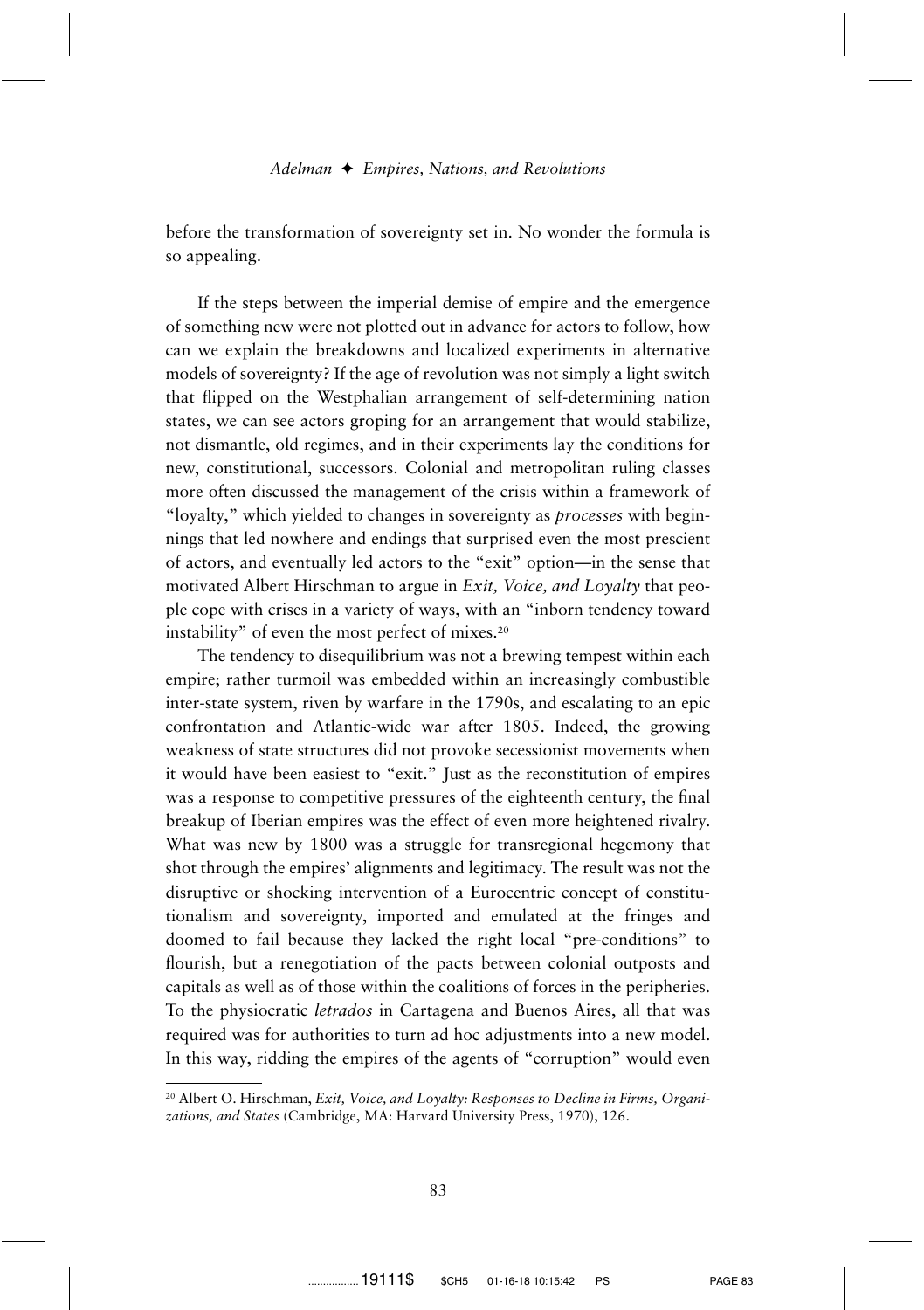revitalize them and make them more durable. New perspectives on property, in fact, bore no automatic association with a new outlook on sovereignty.<sup>21</sup>

The possibility of an evolution toward a new pact between the component parts and actors in the Iberian empires, was not infinitely elastic for it was still subject to the external dynamics of inter-state conflict. Yet, actors on all sides tried to rethink incumbent regimes before giving up on them; renewed warfare was the last thing anyone wanted. In the end, the Spanish monarchy was toppled by Napoleon's sleight of hand, when the French invasion of 1807 turned into a lasting occupation of the Peninsula and the house arrest of the Spanish Bourbon monarchy. In short order, the Spanish empire was missing its keystone, prompting an upsurge of anxiety over how to govern an empire without a king. In Portugal, the French invasion simply displaced the emblem of sovereignty instead of decapitating it, as the monarchy took refuge in a new imperial capital, the erstwhile colonial outpost of Rio de Janeiro. "Americanizing" the monarchy spared it the immediate question of what bound the colonies to ancien régime sovereignty.<sup>22</sup>

Striking at the cores of each empire, French armies forced local ruling cliques in each empire to improvise means for survival. These experiments rested on admixtures of new and old practices and ideas. To the urban guilds and municipal councils were added new practices of public representation in the form of elected assemblies and a freer press to restore loyalty to shaken systems. In the end, they did more to shake up old pacts and ruling coalitions than to stabilize new ones. The first main drive to stabilize imperial order was the transformation in communications. To resacralize monarchy and rebuild confidence in its ministers, governments in both empires lifted restrictions on the press (in Mexico, Lima, Buenos Aires, and elsewhere) or allowed a press to begin to take root in the first place (in Brazil, Caracas, Chile, and elsewhere). In Brazil, the role of the press was different, as the court brought the first printing press to the colony with an eye to using it as a means to promote closer ties between colonial subjects and the Braganza court. Either way, governments now had to cope with the birth of public opinion; this meant that contending with dissent (with either

<sup>&</sup>lt;sup>21</sup> Lisboa, *Principios de Economia Política* (Lisboa, 1804), 112-16.

<sup>&</sup>lt;sup>22</sup> Brian Hamnett, *La política española en una época revolucionaria*, 1790–1820 (Mexico City: Fondo de Cultura Econo´mica, 1985), 57–67; Valentim Alexandre, *Os Sentidos do Império: Questão nacional e questão colonial na crise do Antigo Regime português* (Porto: Ed. Afrontamento, 1993).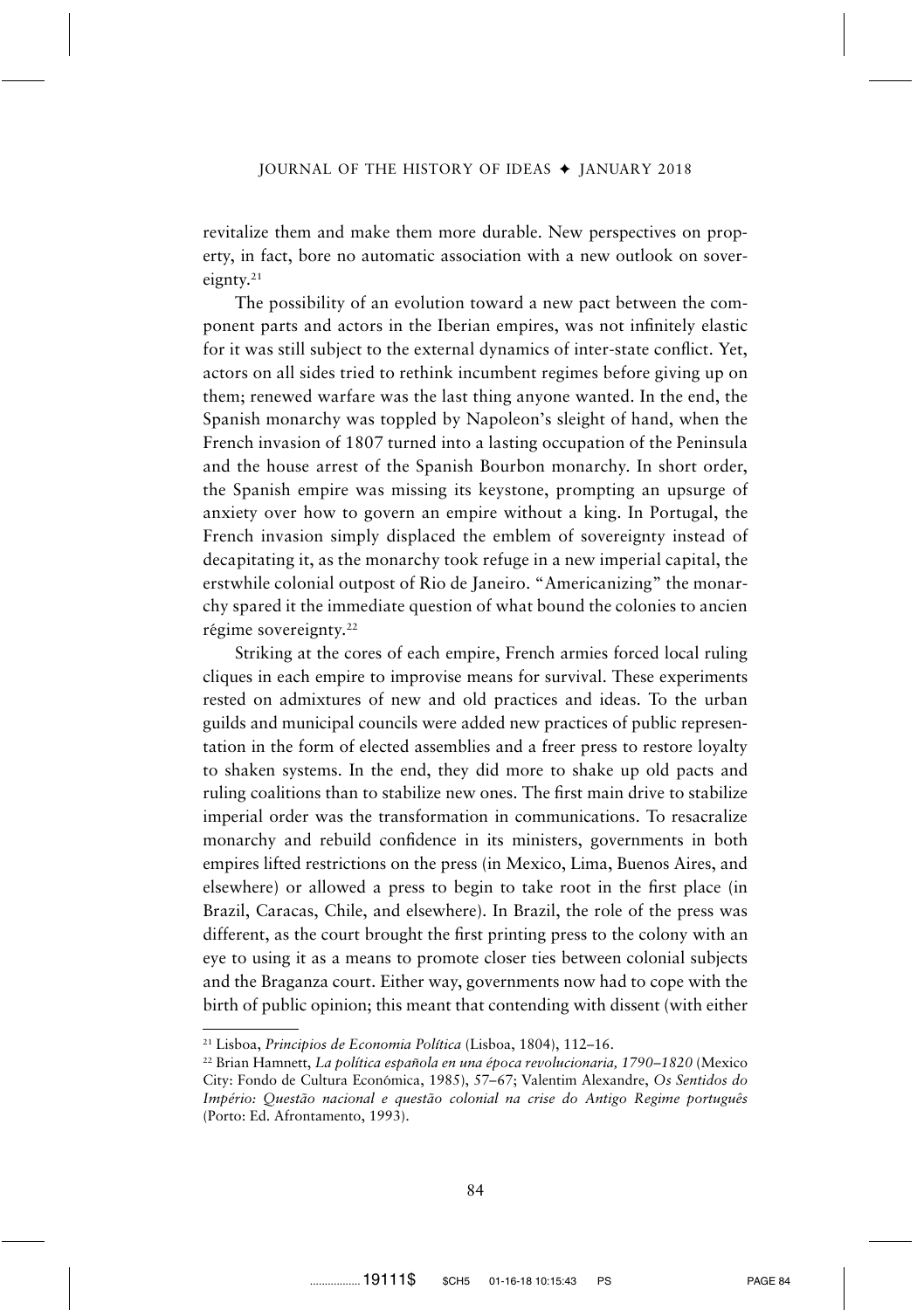inquisitorial zeal or indifference) was likely to produce much more than the mere consent of the governed.23

This brings us to the second major effort to refound imperial sovereignty. In an effort to recombine the parts of empire on the backs of "public opinion," metropolitan governments in Spain in 1808 and Portugal in 1820 called for constitutional assemblies to draft a founding charter of imperial nationhood to reinvigorate the ties between rulers and ruled. The Spanish Junta issued a clarion call to the colonies in the name of "the nation," insisting "that the Spanish dominions in America are not colonies, but an essential and integral part of the Monarchy." Accordingly, each part of the empire-nation was invited to elect and dispatch envoys to a new assembly charged with drafting a founding charter. Much the same unfolded in Portugal, albeit with a lag. Electoral activity in towns across both empires sprang to life (with a few exceptions). However, when American delegates arrived in the assemblies, they immediately encountered a wall of resistance to their understandings of the equality of all the subjects of the empire. The burst of electoral activity was meant to bolster the legitimacy of the regimes, and to some extent it did. But it also had the effect of revealing the colonial status of American subjects which until then could be mystified by the mechanisms of viceregal justice.<sup>24</sup>

"Modern" modes of representation got fused to earlier social norms of patrician rule by merchants, lawyers, magistrates, and royal officials—and, in due course, militiamen and army leaders—drafting decrees, pacts, and rules for local urbanite hegemony over erstwhile colonial spaces. The invention of a public sphere erupted suddenly within Iberian-Atlantic societies, nurtured by the struggle to define and mold public opinion in favor of reconstituted imperial-nations, with the aim of creating new ways to refound the local social imaginaries of empire. This shift occurred during a dramatic contest for local political, social, and economic resources, which drove contestants to seize opportunities afforded by new mechanisms of

<sup>&</sup>lt;sup>23</sup> François-Xavier Guerra and Annick Lempérière, "Introducción," in *Los espacios públicos en Iberoame´rica. Ambigu¨ edades y problemas: Siglos XVIII–XIX,* ed. Guerra and Lempérière (Mexico City: Fondo de Cultura Económica, 1998), 5-21; Victor Uribe-Uran, "The Birth of a Public Sphere in Latin America During the Age of Revolution," *Comparative Studies in Society and History* 42 (2000), 425–57; on elections in Mexico, see Virginia Guedea, "The Process of Mexican Independence," *American Historical Review* 105 (2000), 116–30; Victor Peralta Ruı´z, *En defensa de la autoridad: Polı´tica y cultura bajo el gobierno del Virrey Abascal, 1806–1816* (Madrid: Consejo Superior de Investigaciones Científicas, 2002); Renan Silva, *Prensa y revolución a finales del siglo XVIII* (Bogotá: La Carreta, 1988).

<sup>24</sup> *El Argos Americano*, November 18, 1881.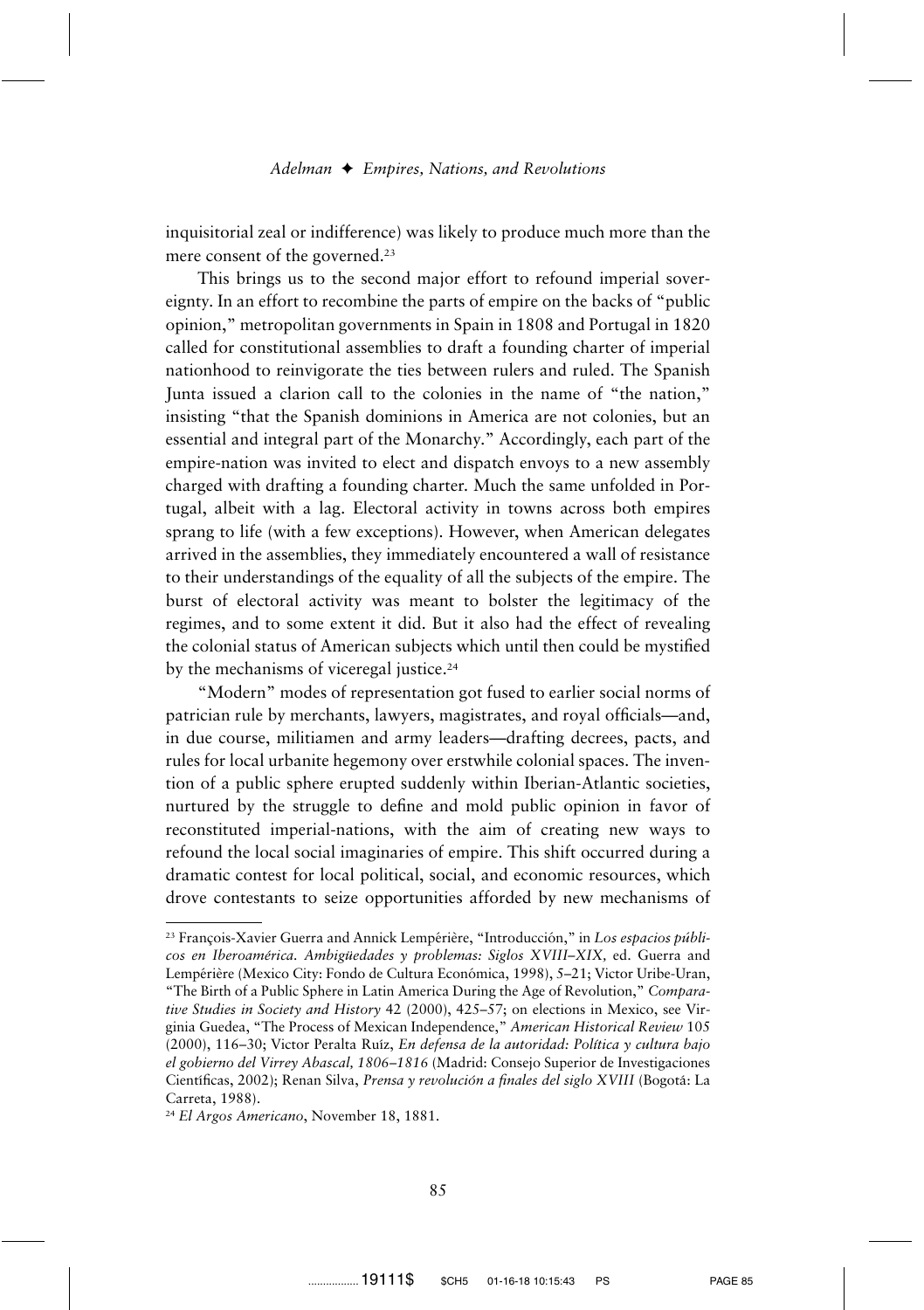voice and representation. Defection, or exit, to a new model waiting in the wings after 1776 or 1789, of an idea of a glorious nation hankering to emerge from the collapsing old regimes, is not what fueled the revolutionary situations.

In reality, calls for independence were scarce. For the most part, the feuding in the colonies was over how best to cope with the crisis of the empire, using new means to legitimate it precisely in order to revive it. Where protagonists pushed furthest to re-imagine sovereignty—Caracas, Nueva Granada, Michoacán, and Guerrero (areas around Cundinamarca, Apatzingán and Chilpancingo)—announcements of home-rule led to civil war. In all cases, loyalists and their armies triumphed. Approval of a Spanish Constitution by deputies in the Cádiz Parliament seemed to be a plausible framework for revitalizing empire. Meanwhile, Brazilians got home rule *de facto* because there was nothing to secede from.<sup>25</sup>

The point is that the idea of independence was anything but contagious. What was more pervasive was the internal discord, at times bloodletting, over how to reassemble the shattered parts of empire into new wholes under rapidly changing political ground rules. Iberian empires, like their rivals, were under threat in various ways by 1814; but they had not broken up. Rather than decompose, they recomposed. Save the outliers of the Thirteen Colonies and Saint Domingue, loyalists had the upper hand across the rest of the Americas. There were a few cases, like the band of home-rulers in the River Plate where secession got a toe-hold. But for the most part, empires had managed to reintegrate themselves in spite of the metropolitan crises of total war.

The landscape changed with the end of the Napoleonic Wars and the restoration of monarchy in Spain. The king launched a counter-revolution to recenter the empire by tearing up the short-lived constitution and reimagining himself as a benevolent absolutist. This had the effect of emboldening a new secessionist coalition to include many who embraced home-rule within the empire and its constitution. Now the civil war between loyalists intensified, and in doing so accelerated the mobilization and militarization of Indians, slaves, and plebian populations. By 1820, Ferdinand's ambitions were not just losing him loyalists in the colonies; turmoil spread through the very pillar of authority upon which he most rested: the army. In turn, the crisis of the Spanish empire engulfed Portugal,

<sup>&</sup>lt;sup>25</sup> Jaime Rodríguez O., *The Independence of Spanish America* (New York: Cambridge University Press, 1998), chap. 3; Adelman, *Sovereignty and Revolution*, chap. 5; Roderick Barman, *Brazil: The Forging of a Nation, 1798–1852* (Stanford: Stanford University Press, 1988), 43–55.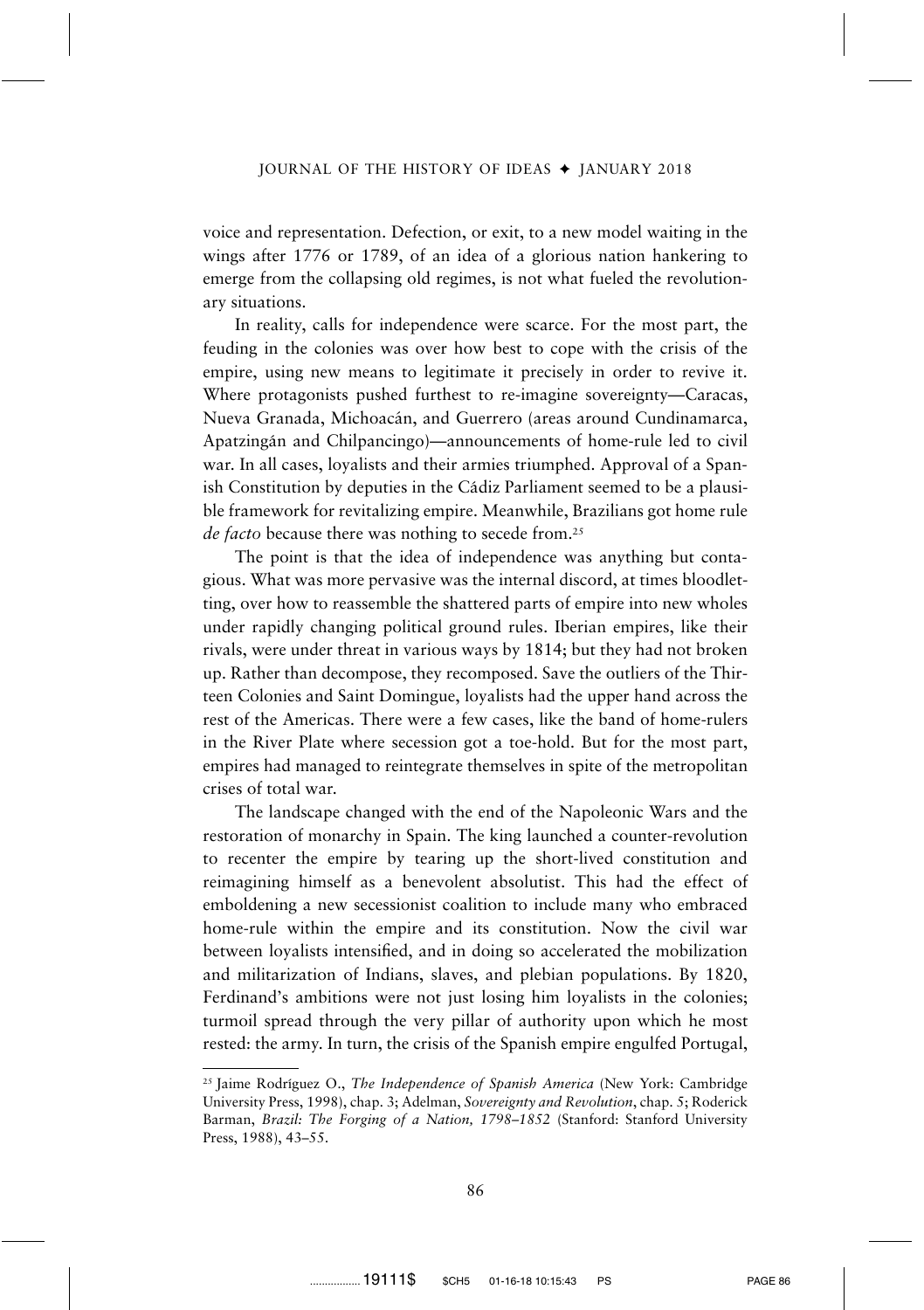which had in fact gone the furthest to reconstruct sovereignty around a new spatial balance. When it threatened to curb Brazil's autonomy within empire, Brazil's ruling classes rallied behind the exit option, keeping monarchy and the notion of empire for themselves precisely to preserve the privileges of an ennobled slavocracy. Thus in general, from an Iberiancolonial perspective there was little left to remain loyal to; the armies of empire folded up their tents and joined secessionists or went home. It is at this point that "declarations of independence" spread as responses to the shakeup of empire at the core.<sup>26</sup>

An important shift in the nature of conflict over sovereignty had taken place. The effort to create a centralized system (imagined as a "restoration") had shattered the compromises of previous years. The effort to impose an absolutist, nearly indivisible model of authority from the top and center not only presumed (and dreamed of) a centripetal authority that never existed, but also ran headlong into the fragile, local adaptations that had been improvised to prevent imperial dissolution and mass exit. It was at this stage, especially after 1814, that warfare spread, especially in South America, from the northern Andes to the River Plate, and soon engulfed the southern borderlands of Brazil. The result was a cascade of unintended effects which magnified the disequilibria within empires and blew them apart. As civil wars and contention spread within empire, they gave rise to new practices of authority and legitimacy from within the ranks of militaries on all sides. As the recruitment efforts for armies spread into the countryside, power shifted from cities to rural provinces. The militarization and ruralization of authority in turn pushed the struggle over public opinion into new domains of struggle over who constituted "the people" of crumbling empires. In doing so, the debate became increasingly polarized and militarized.27

Civil wars within empires took the place of total wars between empires as the source of disequilibrium and ended with a wave of secessions. It was after 1814, and especially after 1820, when the tendons within the loyalist

<sup>26</sup> Margaret Woodward, "The Spanish Army and the Loss of America, 1810–1824," *Hispanic American Historical Review* 48 (1968), 586–90; Lynch, *The Spanish American Revolutions, 1808–1826* (New York: W. W. Norton, 1986), 212–14; Timothy Anna, *Spain and the Loss of America* (Lincoln: University of Nebraska Press, 1983); Isabel Lustosa, *Insultos impressos: A guerra dos jornalistas na independência*, 1821-1823 (São Paulo: Companhia das Letras, 2000); Márcia Regina Berbel, *A Nação como artefato:* Deputados do Brasil nas Cortes Portuguesas, 1821-1822 (São Paulo: Companhia das Letras, 1999).

<sup>27</sup> For a recent overview, see Hamnett, *The End of Iberian Rule on the American Continent, 1770–1830* (New York: Cambridge University Press, 2017).